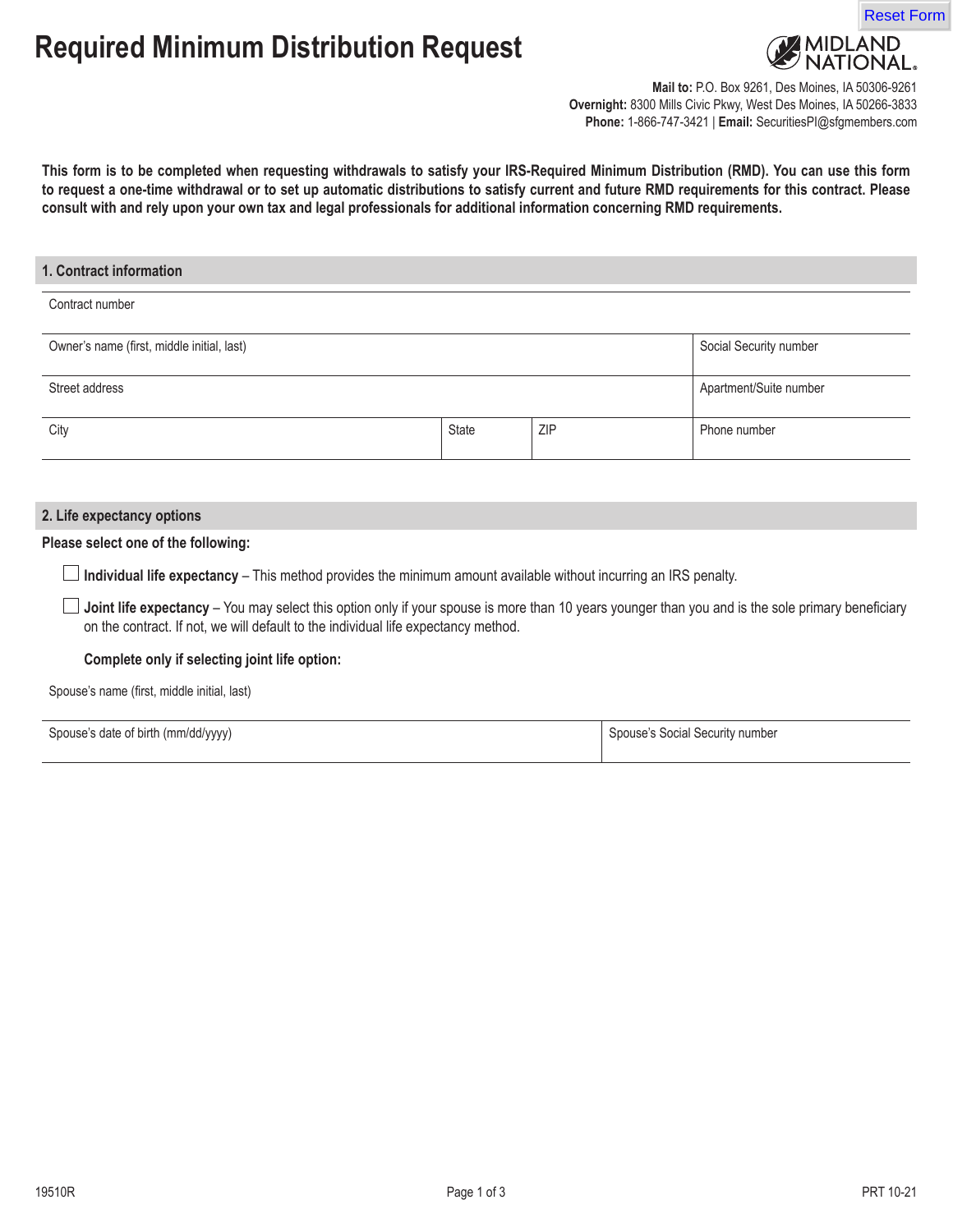| 3. Distribution instructions                                                                                                                                                                                                                                                                                                                                                                                                 |                                         |                                    |
|------------------------------------------------------------------------------------------------------------------------------------------------------------------------------------------------------------------------------------------------------------------------------------------------------------------------------------------------------------------------------------------------------------------------------|-----------------------------------------|------------------------------------|
| Required Minimum Distributions (RMD) for each year are calculated using the prior December 31st account balance divided by the appropriate age-based<br>factor from the IRS Uniform Distribution Table. If this qualified annuity contract was issued in this current calendar year and was transferred from<br>another company, please use distribution option 3.                                                           |                                         |                                    |
| $\Box$ Initiate new distribution<br>Change existing distributions                                                                                                                                                                                                                                                                                                                                                            | $\Box$ Terminate existing distributions |                                    |
| Please indicate your election below:                                                                                                                                                                                                                                                                                                                                                                                         |                                         |                                    |
| Option 1: Please calculate and process my RMD as a one-time lump sum payment for the current tax year immediately. By selecting this option, a<br>new form will have to be completed and returned each tax year.                                                                                                                                                                                                             |                                         |                                    |
| Option 2: Please calculate and process my RMD as a series of systematic payments beginning on*:                                                                                                                                                                                                                                                                                                                              |                                         |                                    |
|                                                                                                                                                                                                                                                                                                                                                                                                                              |                                         |                                    |
| * Please select a day of the month between the 1st and the 28th. If the date is not complete or an invalid date is chosen, the form will<br>be considered "Not in Good Order." If the date listed has already passed, the first distribution will be processed immediately and the<br>systematic distributions will start on the next frequency from this date.                                                              |                                         |                                    |
| Distribution frequency: Please elect the frequency in which you would like to receive your RMD payments. If Option 2 is elected and no<br>frequency is chosen, the Contract will be set up to receive annual distributions.                                                                                                                                                                                                  |                                         |                                    |
| $\Box$ Semi-Annually<br><b>Monthly</b><br>$\Box$ Quarterly                                                                                                                                                                                                                                                                                                                                                                   | $\Box$ Annually                         |                                    |
| Option 3: Please calculate and process my RMD for the current tax year immediately using the statement provided.                                                                                                                                                                                                                                                                                                             |                                         |                                    |
| December 31 Contract value: _____________                                                                                                                                                                                                                                                                                                                                                                                    |                                         |                                    |
| (If this qualified contract was issued in this current calendar year and was transferred from another company, please provide the prior<br>year's December 31st value for the transferred contract, along with a copy of the prior carrier's statement, for an accurate calculation.<br>You will receive this first year's RMD as a lump sum distribution only.)                                                             |                                         |                                    |
| 4. Method of payment                                                                                                                                                                                                                                                                                                                                                                                                         |                                         |                                    |
| Please check one of the following options. If no election is indicated, a check will be mailed to you.                                                                                                                                                                                                                                                                                                                       |                                         |                                    |
| I would like this withdrawal to be paid to me by check and sent to the mailing address listed in section 1 of this form.                                                                                                                                                                                                                                                                                                     |                                         |                                    |
| I would like this withdrawal to be sent via Automated Clearing House (ACH) to the financial institution account indicated below. I understand the<br>proceeds will arrive at my financial institution account in approximately three to five business days. I authorize Midland National and the financial<br>institution listed below to automatically deposit distributions into my account. Please attach a voided check. |                                         |                                    |
| Checking<br>$\Box$ Savings<br>Type of Account:                                                                                                                                                                                                                                                                                                                                                                               |                                         |                                    |
| Name(s) on account (first, middle initial, last)                                                                                                                                                                                                                                                                                                                                                                             |                                         |                                    |
| Financial institution name                                                                                                                                                                                                                                                                                                                                                                                                   |                                         | Financial institution phone number |
| Financial institution routing number (ABA#)                                                                                                                                                                                                                                                                                                                                                                                  | Financial institution account number    |                                    |
| Include a preprinted, voided check, or letter from the bank on their letterhead, to ensure accurate account information for the Automated Clearing House (ACH)                                                                                                                                                                                                                                                               |                                         |                                    |

# *debit.*

*Note: Checks must be preprinted with your name and address. We cannot accept starter or counter checks.*